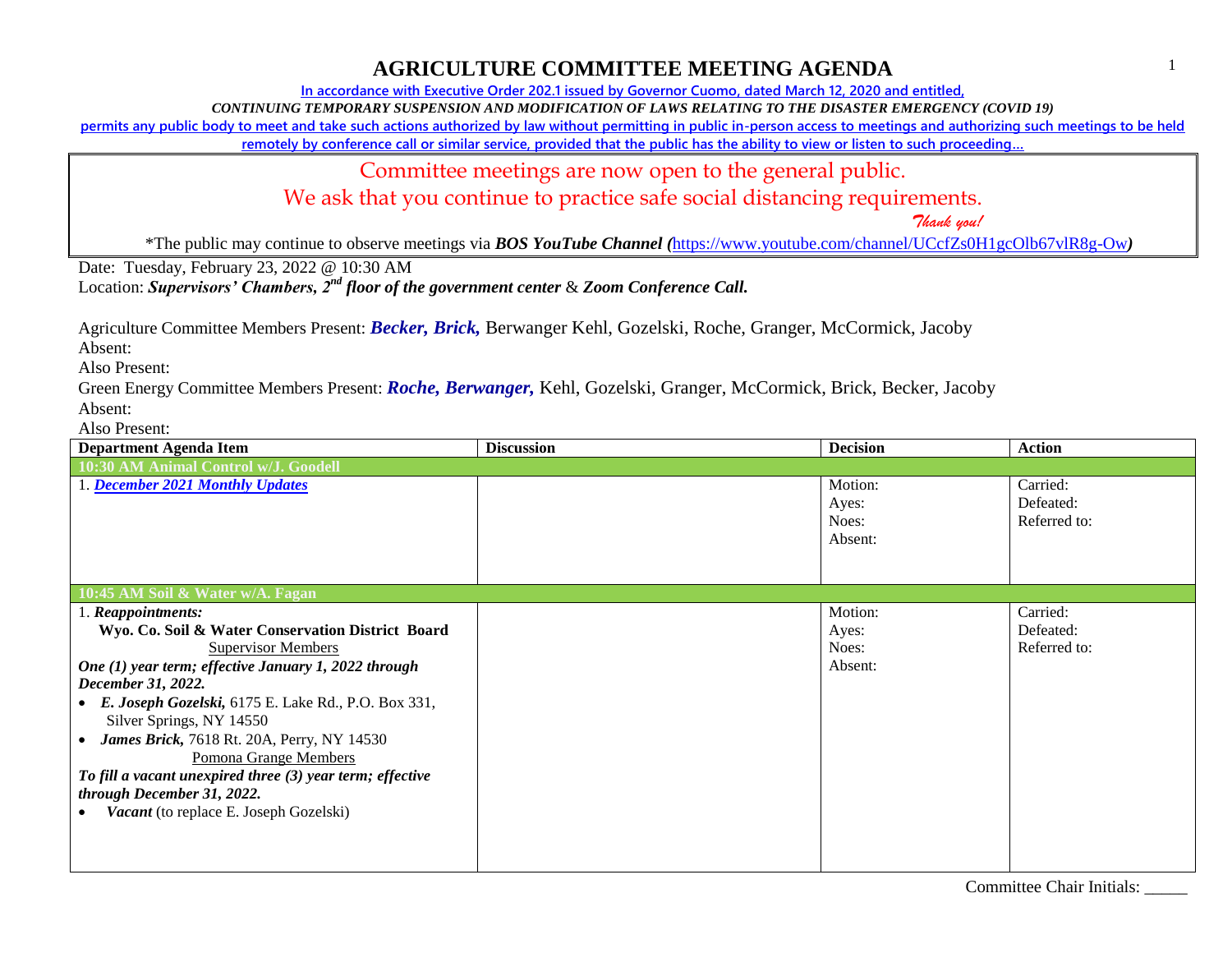**In accordance with Executive Order 202.1 issued by Governor Cuomo, dated March 12, 2020 and entitled,**

*CONTINUING TEMPORARY SUSPENSION AND MODIFICATION OF LAWS RELATING TO THE DISASTER EMERGENCY (COVID 19)*

**permits any public body to meet and take such actions authorized by law without permitting in public in-person access to meetings and authorizing such meetings to be held** 

**remotely by conference call or similar service, provided that the public has the ability to view or listen to such proceeding…**

Committee meetings are now open to the general public.

We ask that you continue to practice safe social distancing requirements.

 *Thank you!*

\*The public may continue to observe meetings via *BOS YouTube Channel (*<https://www.youtube.com/channel/UCcfZs0H1gcOlb67vlR8g-Ow>*)*

Date: Tuesday, February 23, 2022 @ 10:30 AM

Location: *Supervisors' Chambers, 2nd floor of the government center* & *Zoom Conference Call.*

Agriculture Committee Members Present: *Becker, Brick,* Berwanger Kehl, Gozelski, Roche, Granger, McCormick, Jacoby

Absent:

Also Present:

Green Energy Committee Members Present: *Roche, Berwanger,* Kehl, Gozelski, Granger, McCormick, Brick, Becker, Jacoby Absent:

Also Present:

| <b>Department Agenda Item</b>                                   | <b>Discussion</b> | <b>Decision</b> | <b>Action</b> |
|-----------------------------------------------------------------|-------------------|-----------------|---------------|
| 2. All Professional Service Contract \$5,000.00 or greater:     |                   | Motion:         | Carried:      |
| Authorize Chairman to sign a contract, pursuant to General      |                   | Ayes:           | Defeated:     |
| Municipal Law §104(b), with Wyoming County Soil & Water         |                   | Noes:           | Referred to:  |
| Conservation District, 36 Center Street, Suite D, Warsaw NY     |                   | Absent:         |               |
| 14569 for Ag. District review services in an amount not to      |                   |                 |               |
| exceed \$20,000.00; effective January 1, 2022 through           |                   |                 |               |
| December 31, 2022.                                              |                   |                 |               |
| 3. 2022 Appropriation:                                          |                   | Motion:         | Carried:      |
| To: 0116421.540311 Ag. District Services<br>\$4,000.00          |                   | Ayes:           | Defeated:     |
| w/any funds available                                           |                   | Noes:           | Referred to:  |
| <b>Reason:</b> To cover anticipated increase in services due to |                   | Absent:         |               |
| change in methodology.                                          |                   |                 |               |
| 11:00 AM Cooperative Extension w/A. Griffith                    |                   |                 |               |
| 1. Reappointment:                                               |                   | Motion:         | Carried:      |
| <b>Cooperative Extension's Board of Directors</b>               |                   | Ayes:           | Defeated:     |
| <b>Supervisor Member</b>                                        |                   | Noes:           | Referred to:  |
| One (1) year term; effective January 1, 2022 through            |                   | Absent:         |               |
| December 31, 2022                                               |                   |                 |               |
| <b>James Brick, 7618 Rt. 20A, Perry, NY 14530</b>               |                   |                 |               |
| 2. General Update:                                              |                   | Motion:         | Carried:      |
|                                                                 |                   | Ayes:           | Defeated:     |
|                                                                 |                   | Noes:           | Referred to:  |
|                                                                 |                   | Absent:         |               |

Committee Chair Initials: \_\_\_\_\_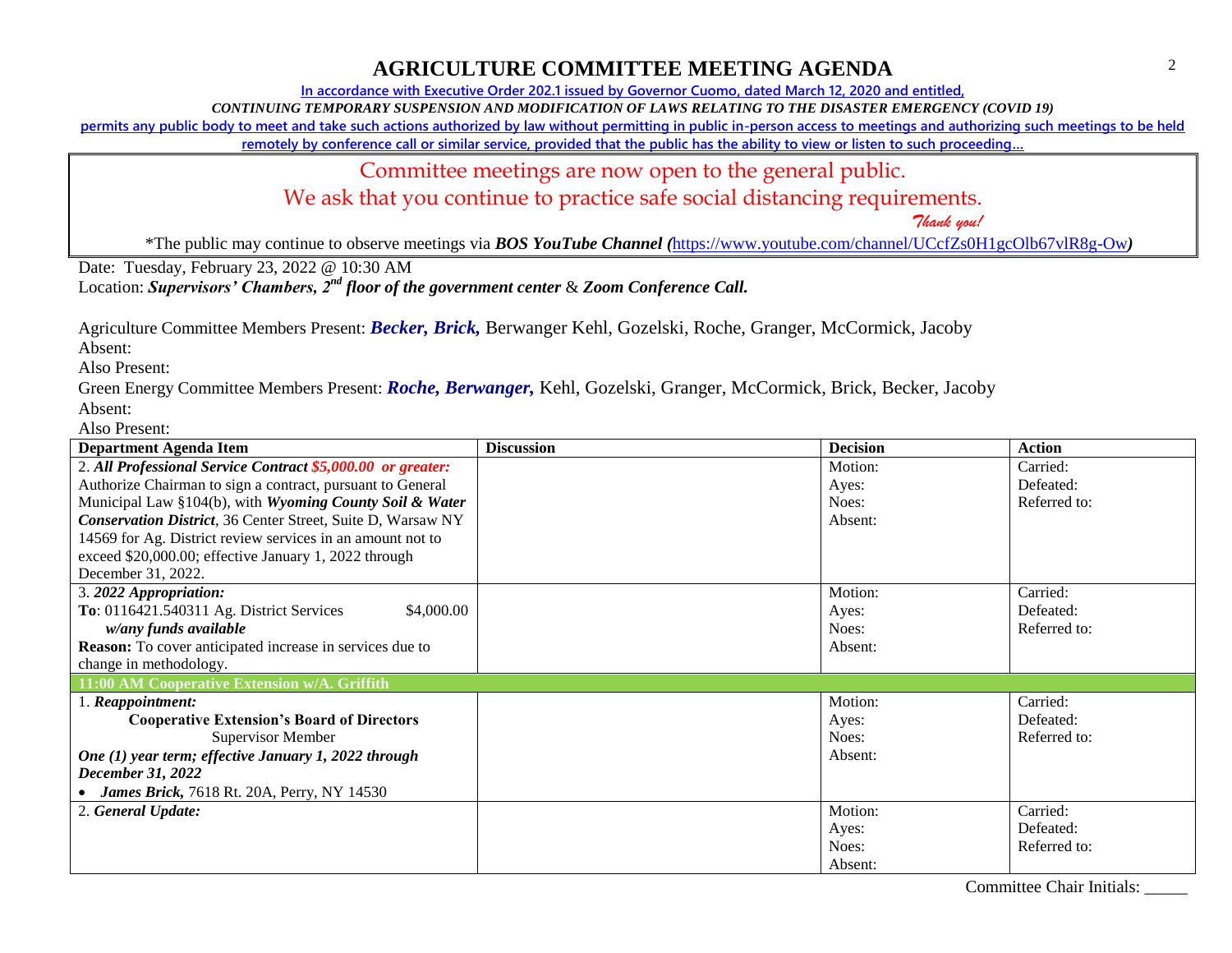**In accordance with Executive Order 202.1 issued by Governor Cuomo, dated March 12, 2020 and entitled,**

*CONTINUING TEMPORARY SUSPENSION AND MODIFICATION OF LAWS RELATING TO THE DISASTER EMERGENCY (COVID 19)*

**permits any public body to meet and take such actions authorized by law without permitting in public in-person access to meetings and authorizing such meetings to be held** 

**remotely by conference call or similar service, provided that the public has the ability to view or listen to such proceeding…**

Committee meetings are now open to the general public.

We ask that you continue to practice safe social distancing requirements.

 *Thank you!*

\*The public may continue to observe meetings via *BOS YouTube Channel (*<https://www.youtube.com/channel/UCcfZs0H1gcOlb67vlR8g-Ow>*)*

Date: Tuesday, February 23, 2022 @ 10:30 AM

Location: *Supervisors' Chambers, 2nd floor of the government center* & *Zoom Conference Call.*

Agriculture Committee Members Present: *Becker, Brick,* Berwanger Kehl, Gozelski, Roche, Granger, McCormick, Jacoby

Absent:

Also Present:

Green Energy Committee Members Present: *Roche, Berwanger,* Kehl, Gozelski, Granger, McCormick, Brick, Becker, Jacoby Absent:

Also Present:

| <b>Department Agenda Item</b>                        | <b>Discussion</b>                     | <b>Decision</b> | <b>Action</b> |
|------------------------------------------------------|---------------------------------------|-----------------|---------------|
| <b>County Forestlands w/</b>                         |                                       |                 |               |
| 1. Discussion:                                       | See attached e-mail from E. Stawitzky | Motion:         | Carried:      |
| <b>DMAP</b> Application                              |                                       | Ayes:           | Defeated:     |
|                                                      |                                       | Noes:           | Referred to:  |
|                                                      |                                       | Absent:         |               |
|                                                      |                                       |                 |               |
|                                                      |                                       |                 |               |
|                                                      |                                       |                 |               |
| <b>Committee Chair's Agenda</b>                      |                                       |                 |               |
| 1. Reappointments:                                   |                                       | Motion:         | Carried:      |
| <b>New York State Department of Environmental</b>    |                                       | Ayes:           | Defeated:     |
| <b>Conservation Advisory Committee</b>               |                                       | Noes:           | Referred to:  |
| <b>Supervisor Member</b>                             |                                       | Absent:         |               |
| One (1) year term; effective January 1, 2022 through |                                       |                 |               |
| December 31, 2022                                    |                                       |                 |               |
| <b>Bryan Kehl, 914 Route 98, Attica, NY 14011</b>    |                                       |                 |               |
| <b>Supervisor Member / Alternate</b>                 |                                       |                 |               |
| One (1) year term; effective January 1, 2022 through |                                       |                 |               |
| December 31, 2022                                    |                                       |                 |               |
| <i>Vacant</i> (to replace A. Brunner)                |                                       |                 |               |
|                                                      |                                       |                 |               |
|                                                      |                                       |                 |               |
|                                                      |                                       |                 |               |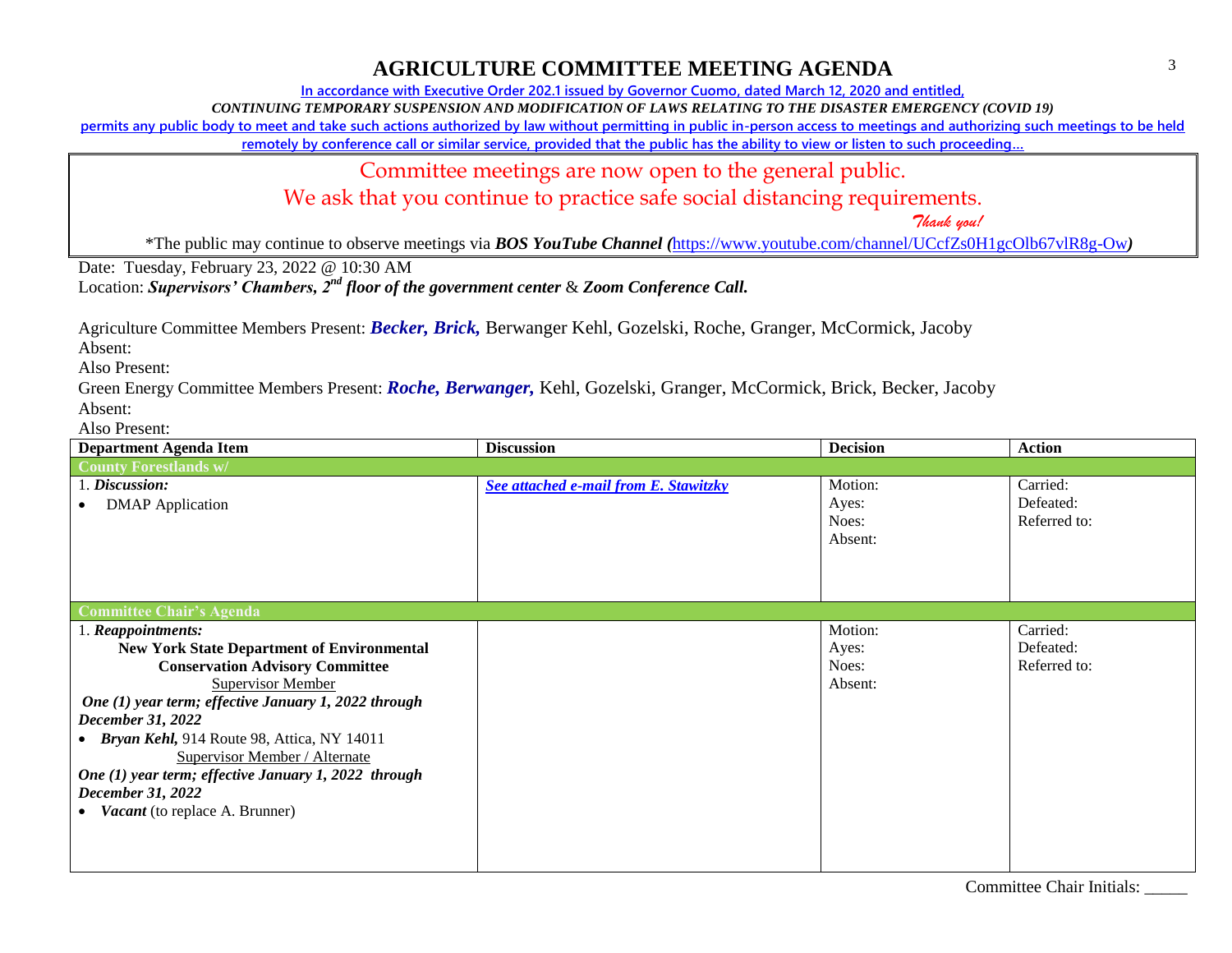**In accordance with Executive Order 202.1 issued by Governor Cuomo, dated March 12, 2020 and entitled,**

*CONTINUING TEMPORARY SUSPENSION AND MODIFICATION OF LAWS RELATING TO THE DISASTER EMERGENCY (COVID 19)*

**permits any public body to meet and take such actions authorized by law without permitting in public in-person access to meetings and authorizing such meetings to be held** 

**remotely by conference call or similar service, provided that the public has the ability to view or listen to such proceeding…**

Committee meetings are now open to the general public.

We ask that you continue to practice safe social distancing requirements.

 *Thank you!*

\*The public may continue to observe meetings via *BOS YouTube Channel (*<https://www.youtube.com/channel/UCcfZs0H1gcOlb67vlR8g-Ow>*)*

Date: Tuesday, February 23, 2022 @ 10:30 AM

Location: *Supervisors' Chambers, 2nd floor of the government center* & *Zoom Conference Call.*

Agriculture Committee Members Present: *Becker, Brick,* Berwanger Kehl, Gozelski, Roche, Granger, McCormick, Jacoby

Absent:

Also Present:

Green Energy Committee Members Present: *Roche, Berwanger,* Kehl, Gozelski, Granger, McCormick, Brick, Becker, Jacoby Absent:

Also Present:

| <b>Department Agenda Item</b>                          | <b>Discussion</b>                             | <b>Decision</b> | <b>Action</b> |
|--------------------------------------------------------|-----------------------------------------------|-----------------|---------------|
| 2. Reappointment:                                      |                                               | Motion:         | Carried:      |
| <b>Region 9 Fish and Wildlife Management Board</b>     |                                               | Ayes:           | Defeated:     |
| Supervisor Member (Legislative Rep.)                   |                                               | Noes:           | Referred to:  |
| One (1) year term; effective January 1, 2022 through   |                                               | Absent:         |               |
| December 31, 2022                                      |                                               |                 |               |
| James Brick (T/Perry), 7618 Route 20A, Perry NY        |                                               |                 |               |
| 14530                                                  |                                               |                 |               |
| 3. Reappointment:                                      |                                               | Motion:         | Carried:      |
| <b>Seneca Trail RC&amp;D Council</b>                   |                                               | Ayes:           | Defeated:     |
| <b>Board of Supervisors Representative</b>             |                                               | Noes:           | Referred to:  |
| One (1) year term; effective January 01, 2022 through  |                                               | Absent:         |               |
| December 31, 2022.                                     |                                               |                 |               |
| Brian Becker, 1514 Perry Rd. N. Java, NY 14113         |                                               |                 |               |
| Ag. & Farmland Protection                              |                                               |                 |               |
| 2. Reappointment:                                      | <b>AG &amp; FARMLAND PROTECTION BOARD ARE</b> | Motion:         | Carried:      |
| Wyoming County Ag & Farmland Protection Board          | <b>APPOINTMENTS OF THE CHAIRMAN OF</b>        | Ayes:           | Defeated:     |
| Supervisor Member                                      | <b>THE BOARD, THEY DO NOT NEED A</b>          | Noes:           | Referred to:  |
| One (1) year term; effective January 1, 2022 through   | <b>RESOLUTION</b>                             | Absent:         |               |
| December 31, 2022                                      |                                               |                 |               |
| <b>James Brick</b> (T/Perry), 7618 Route 20A, Perry NY |                                               |                 |               |
| 14530                                                  |                                               |                 |               |
|                                                        |                                               |                 |               |
|                                                        |                                               |                 |               |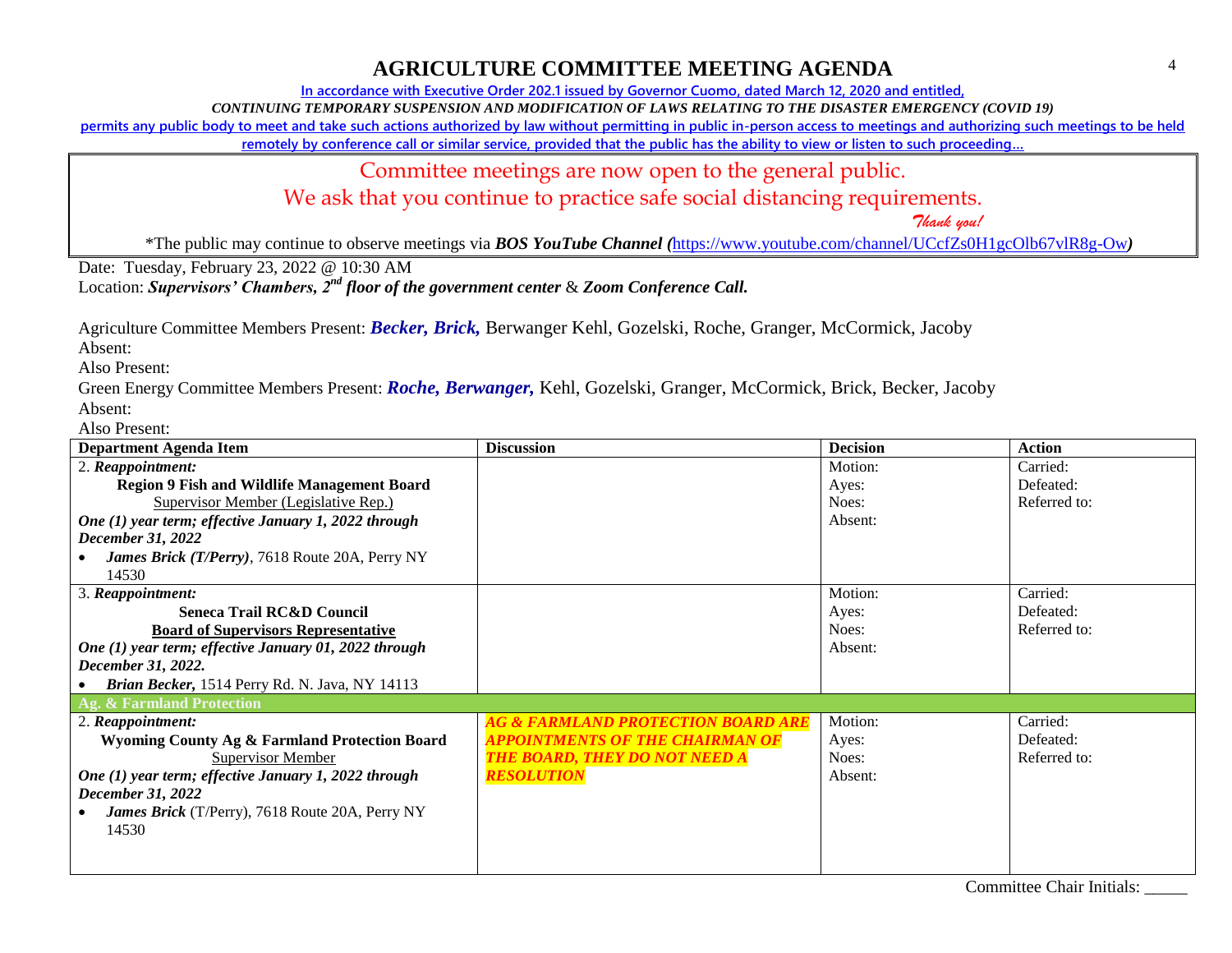**In accordance with Executive Order 202.1 issued by Governor Cuomo, dated March 12, 2020 and entitled,**

*CONTINUING TEMPORARY SUSPENSION AND MODIFICATION OF LAWS RELATING TO THE DISASTER EMERGENCY (COVID 19)*

**permits any public body to meet and take such actions authorized by law without permitting in public in-person access to meetings and authorizing such meetings to be held** 

**remotely by conference call or similar service, provided that the public has the ability to view or listen to such proceeding…**

Committee meetings are now open to the general public.

We ask that you continue to practice safe social distancing requirements.

 *Thank you!*

\*The public may continue to observe meetings via *BOS YouTube Channel (*<https://www.youtube.com/channel/UCcfZs0H1gcOlb67vlR8g-Ow>*)*

Date: Tuesday, February 23, 2022 @ 10:30 AM

Location: *Supervisors' Chambers, 2nd floor of the government center* & *Zoom Conference Call.*

Agriculture Committee Members Present: *Becker, Brick,* Berwanger Kehl, Gozelski, Roche, Granger, McCormick, Jacoby

Absent:

Also Present:

Green Energy Committee Members Present: *Roche, Berwanger,* Kehl, Gozelski, Granger, McCormick, Brick, Becker, Jacoby Absent:

Also Present:

| <b>Department Agenda Item</b>                                | <b>Discussion</b> | <b>Decision</b> | Action       |
|--------------------------------------------------------------|-------------------|-----------------|--------------|
| 2. Amend Resolution No. 19-130:                              |                   | Motion:         | Carried:     |
| Authorize Chairman to sign an Amended Grant Acceptance       |                   | Ayes:           | Defeated:    |
| Award with NYS Dept of Agriculture & Market, 10B Airline     |                   | Noes:           | Referred to: |
| Drive, Albany, NY 12235, to reflect the following revisions: |                   | Absent:         |              |
| Extend the agreement for one $(1)$ year through December     |                   |                 |              |
| 31, 2022.                                                    |                   |                 |              |
| 3. 2022 Appropriation                                        |                   | Motion:         | Carried:     |
| To: 016421.542593 Special Econ Dev Project<br>\$53,493.00    |                   | Ayes:           | Defeated:    |
| w/01642102.430890 Other State Aid<br>\$44,607.00             |                   | Noes:           | Referred to: |
| \$8,886.00<br>w/any funds available                          |                   | Absent:         |              |
| Reason: To cover expenses associated with the NYS Ag and     |                   |                 |              |
| Farmland Protection Planning Grant. This requires a cash     |                   |                 |              |
| match.                                                       |                   |                 |              |
| <b>Conservation w/</b>                                       |                   |                 |              |
|                                                              |                   | Motion:         | Carried:     |
|                                                              |                   | Ayes:           | Defeated:    |
|                                                              |                   | Noes:           | Referred to: |
|                                                              |                   | Absent:         |              |
| <b>Fair Association w/M. Roche</b>                           |                   |                 |              |
|                                                              |                   | Motion:         | Carried:     |
|                                                              |                   | Ayes:           | Defeated:    |
|                                                              |                   | Noes:           | Referred to: |
|                                                              |                   | Absent:         |              |

Committee Chair Initials: \_\_\_\_\_